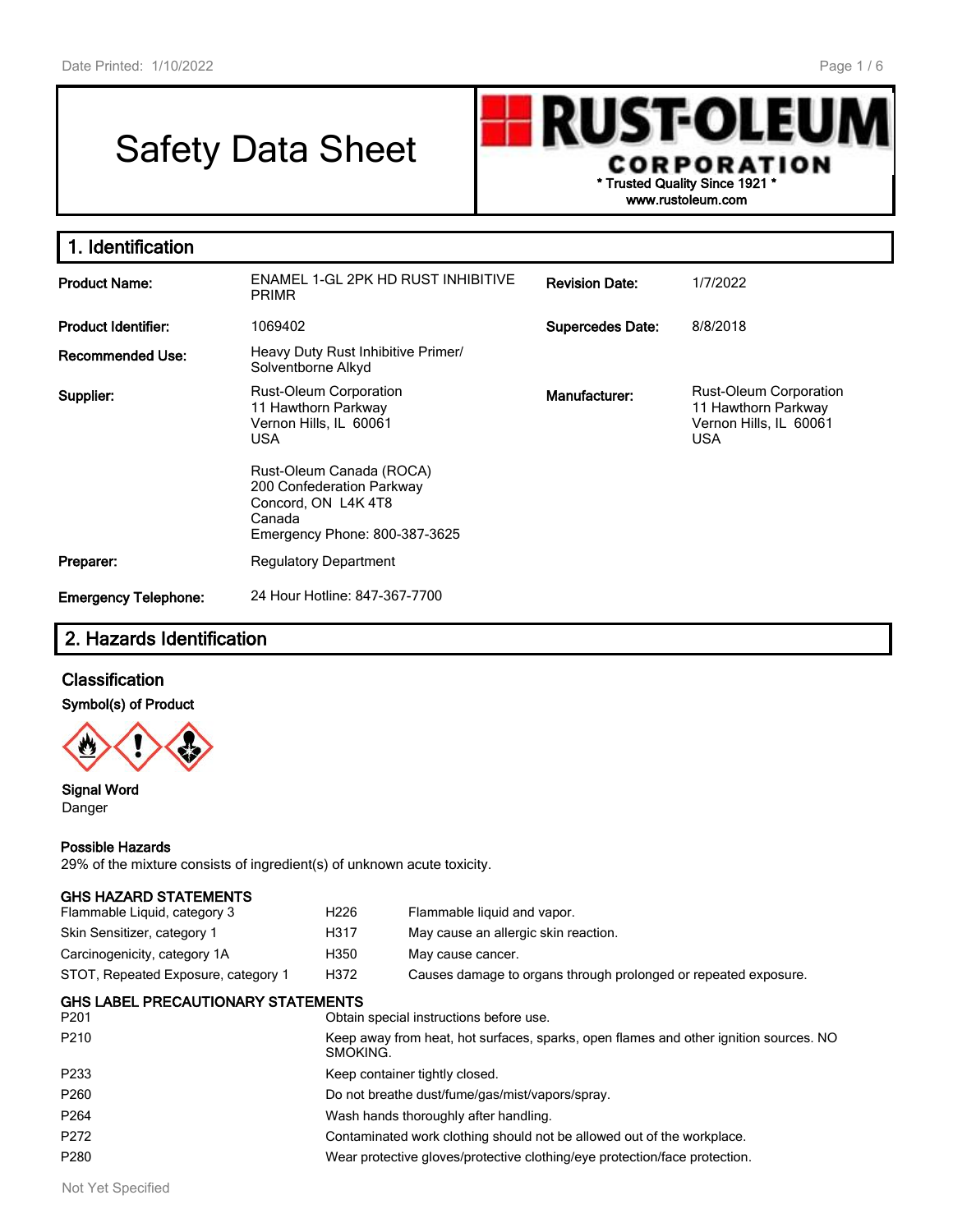| Date Printed: 1/10/2022                         | Page $2/6$                                                                                               |
|-------------------------------------------------|----------------------------------------------------------------------------------------------------------|
| P314                                            | Get medical advice/attention if you feel unwell.                                                         |
| P321                                            | For specific treatment see label.                                                                        |
| P405                                            | Store locked up.                                                                                         |
| P501                                            | Dispose of contents/container in accordance with local, regional and national regulations.               |
| P302+P352                                       | IF ON SKIN: Wash with plenty of soap and water.                                                          |
| P303+P361+P353                                  | IF ON SKIN (or hair): Take off immediately all contaminated clothing. Rinse skin with water/<br>shower.  |
| P308+P313                                       | IF exposed or concerned: Get medical advice/attention.                                                   |
| P333+P313                                       | If skin irritation or rash occurs: Get medical advice/attention.                                         |
| P370+P378                                       | In case of fire: Use alcohol film forming foam, carbon dioxide, dry chemical, dry sand to<br>extinguish. |
| P403+P235                                       | Store in a well-ventilated place. Keep cool.                                                             |
| <b>GHS SDS PRECAUTIONARY STATEMENTS</b><br>P240 | Ground/bond container and receiving equipment.                                                           |
| P <sub>241</sub>                                | Use explosion-proof electrical/ventilating/lighting/equipment.                                           |
| P <sub>242</sub>                                | Use only non-sparking tools.                                                                             |
| P243                                            | Take precautionary measures against static discharge.                                                    |
| P270                                            | Do not eat, drink or smoke when using this product.                                                      |
| P363                                            | Wash contaminated clothing before reuse.                                                                 |

# **3. Composition / Information on Ingredients**

#### **HAZARDOUS SUBSTANCES**

| <b>Chemical Name</b>                 | CAS-No.        | Wt.% | <b>GHS Symbols</b>          | <b>GHS Statements</b>                        |
|--------------------------------------|----------------|------|-----------------------------|----------------------------------------------|
| <b>Hydrous Magnesium Silicate</b>    | 14807-96-6     | 15   | Not Available               | Not Available                                |
| <b>Hydrotreated Light Distillate</b> | 64742-47-8     | 13   | GHS08                       | H304                                         |
| <b>Mineral Spirits</b>               | 64742-88-7     | 9.7  | GHS08                       | H304-372                                     |
| Zinc Phosphate                       | 7779-90-0      | 2.7  | Not Available               | Not Available                                |
| Wollastonite                         | 13983-17-0     | 2.1  | Not Available               | Not Available                                |
| Zinc Oxide                           | 1314-13-2      | 0.7  | Not Available               | Not Available                                |
| Calcium Borate                       | 13701-64-9     | 0.5  | Not Available               | Not Available                                |
| Crystalline Silica / Quartz          | 14808-60-7     | 0.4  | Not Available               | Not Available                                |
| Methyl Ethyl Ketoxime                | 96-29-7        | 0.2  | GHS05-GHS06-<br>GHS07-GHS08 | H302-312-315-317-318-331-336<br>-350-370-373 |
| Ethylbenzene                         | $100 - 41 - 4$ | 0.2  | GHS02-GHS07-<br>GHS08       | H225-304-332-351-373                         |
| Quartz                               | 14808-60-7     | 0.2  | GHS08                       | H350-372                                     |

# **4. First-Aid Measures**

**FIRST AID - EYE CONTACT:** Immediately flush eyes with plenty of water for at least 15 minutes holding eyelids open. Get medical attention. Do NOT allow rubbing of eyes or keeping eyes closed.

**FIRST AID - SKIN CONTACT:** Wash skin with soap and water. Remove contaminated clothing. Get medical attention if irritation develops or persists.

**FIRST AID - INHALATION:** Remove to fresh air. If not breathing, give artificial respiration. If breathing is difficult, give oxygen. Get immediate medical attention. Do NOT use mouth-to-mouth resuscitation. If you experience difficulty in breathing, leave the area to obtain fresh air. If continued difficulty is experienced, get medical assistance immediately.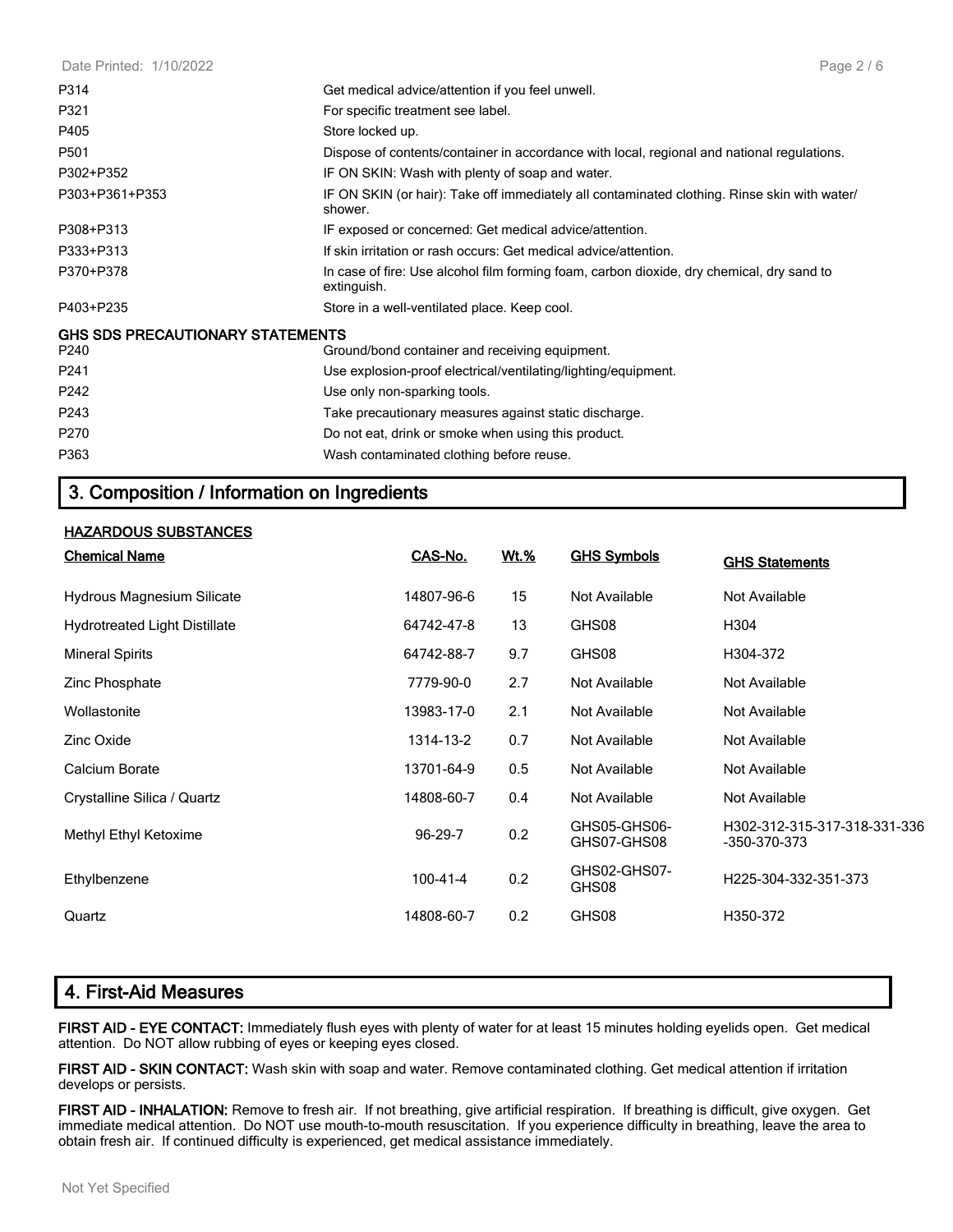**FIRST AID - INGESTION:** Aspiration hazard: Do not induce vomiting or give anything by mouth because this material can enter the lungs and cause severe lung damage. Get immediate medical attention. If swallowed, get medical attention.

# **5. Fire-Fighting Measures**

**EXTINGUISHING MEDIA:** Alcohol Film Forming Foam, Carbon Dioxide, Dry Chemical, Dry Sand, Water Fog

**UNUSUAL FIRE AND EXPLOSION HAZARDS:** Closed containers may explode when exposed to extreme heat due to buildup of steam. Vapors may form explosive mixtures with air. Vapors can travel to a source of ignition and flash back. Keep containers tightly closed. Isolate from heat, electrical equipment, sparks and open flame. Combustible liquid and vapor. No unusual fire or explosion hazards noted.

**SPECIAL FIREFIGHTING PROCEDURES:** Water may be used to cool closed containers to prevent pressure buildup and possible autoignition or explosion. Evacuate area and fight fire from a safe distance. Use water spray to keep fire-exposed containers cool. Containers may explode when heated.

**Special Fire and Explosion Hazard (Combustible Dust):** No Information

# **6. Accidental Release Measures**

**STEPS TO BE TAKEN IF MATERIAL IS RELEASED OR SPILLED:** Contain spilled liquid with sand or earth. DO NOT use combustible materials such as sawdust. Eliminate all ignition sources; use explosion-proof equipment. Place material in a container and dispose of according to local, provincial, state and federal regulations. Remove all sources of ignition, ventilate area and remove with inert absorbent and non-sparking tools. Dispose of according to local, state (provincial) and federal regulations. Do not incinerate closed containers.

# **7. Handling and Storage**

**HANDLING:** Wash thoroughly after handling. Wash hands before eating. Remove contaminated clothing and launder before reuse. Use only with adequate ventilation. Follow all SDS and label precautions even after container is emptied because it may retain product residues. Avoid breathing fumes, vapors, or mist. Avoid contact with eyes, skin and clothing.

**STORAGE:** Keep containers tightly closed. Isolate from heat, electrical equipment, sparks and open flame. Keep away from heat, sparks, flame and sources of ignition. Keep container closed when not in use. Avoid excess heat. Store in a dry, well ventilated place. Keep container tightly closed when not in use.

**Advice on Safe Handling of Combustible Dust:** No Information

# **8. Exposure Controls / Personal Protection**

| <b>Chemical Name</b>              | CAS-No.    | Weight %<br>Less Than | <b>ACGIH TLV-</b><br>TWA | <b>ACGIH TLV-</b><br><b>STEL</b> | <b>OSHA PEL-TWA</b> | <b>OSHA PEL-</b><br><b>CEILING</b> |
|-----------------------------------|------------|-----------------------|--------------------------|----------------------------------|---------------------|------------------------------------|
| <b>Hydrous Magnesium Silicate</b> | 14807-96-6 | 15.0                  | $2 \text{ mg/m}$         | N.E.                             | N.E.                | N.E.                               |
| Hydrotreated Light Distillate     | 64742-47-8 | 15.0                  | N.E.                     | N.E.                             | N.E.                | N.E.                               |
| <b>Mineral Spirits</b>            | 64742-88-7 | 10.0                  | N.E.                     | N.E.                             | N.E.                | N.E.                               |
| Zinc Phosphate                    | 7779-90-0  | 5.0                   | N.E.                     | N.E.                             | N.E.                | <b>N.E.</b>                        |
| Wollastonite                      | 13983-17-0 | 5.0                   | mg/m3                    | N.E.                             | N.E.                | <b>N.E.</b>                        |
| Zinc Oxide                        | 1314-13-2  | 1.0                   | $2 \text{ mg/m}$         | $10 \text{ mg/m}$                | $5 \,\mathrm{mg/m}$ | <b>N.E.</b>                        |
| Calcium Borate                    | 13701-64-9 | 1.0                   | $2 \text{ mg/m}$         | $6 \,\mathrm{mg/m}$              | N.E.                | N.E.                               |
| Crystalline Silica / Quartz       | 14808-60-7 | 1.0                   | $0.025$ mg/m3            | N.E.                             | $50 \mu g/m3$       | <b>N.E.</b>                        |
| Methyl Ethyl Ketoxime             | 96-29-7    | 1.0                   | $10$ ppm                 | N.E.                             | N.E.                | <b>N.E.</b>                        |
| Ethylbenzene                      | 100-41-4   | 1.0                   | 20 ppm                   | N.E.                             | $100$ ppm           | <b>N.E.</b>                        |
| Quartz                            | 14808-60-7 | 1.0                   | $0.025$ mg/m $3$         | N.E.                             | $50 \mu g/m3$       | N.E.                               |

#### **PERSONAL PROTECTION**

**ENGINEERING CONTROLS:** Use process enclosures, local exhaust ventilation, or other engineering controls to control airborne levels below recommended exposure limits. Prevent build-up of vapors by opening all doors and windows to achieve cross-ventilation.

**RESPIRATORY PROTECTION:** A respiratory protection program that meets OSHA 1910.134 and ANSI Z88.2 requirements must be followed whenever workplace conditions warrant a respirator's use. A NIOSH/MSHA approved air purifying respirator with an organic vapor cartridge or canister may be permissible under certain circumstances where airborne concentrations are expected to exceed exposure limits.

Protection provided by air purifying respirators is limited. Use a positive pressure air supplied respirator if there is any potential for an uncontrolled release, exposure levels are not known, or in any other circumstances where air purifying respirators may not provide adequate protection.

**SKIN PROTECTION:** Use impervious gloves to prevent skin contact and absorption of this material through the skin.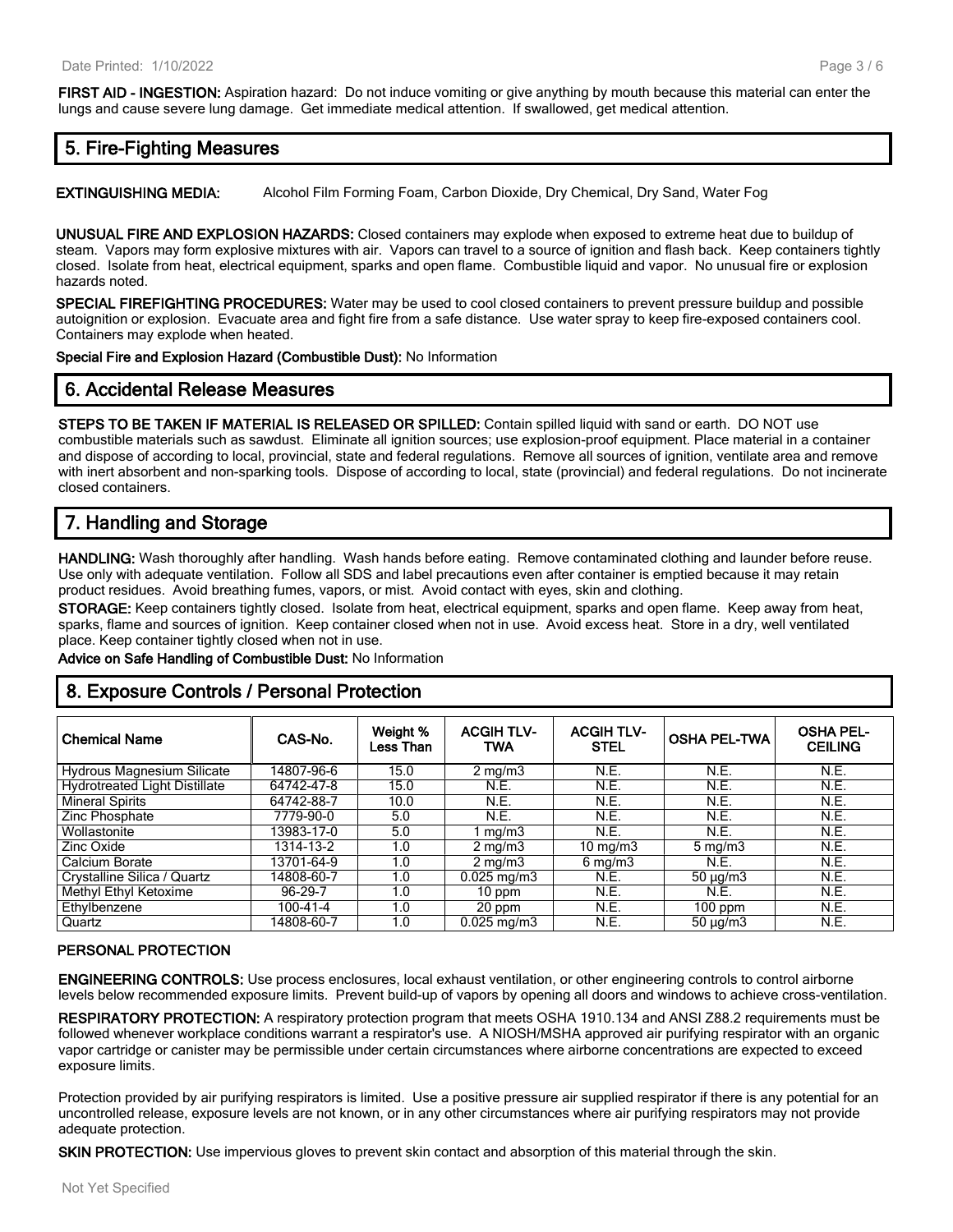**EYE PROTECTION:** Use safety eyewear designed to protect against splash of liquids.

**OTHER PROTECTIVE EQUIPMENT:** Refer to safety supervisor or industrial hygienist for further guidance regarding types of personal protective equipment and their applications. Refer to safety supervisor or industrial hygienist for further information regarding personal protective equipment and its application.

**HYGIENIC PRACTICES:** Wash thoroughly with soap and water before eating, drinking or smoking. Remove contaminated clothing immediately and launder before reuse.

**Engineering Measures for Combustible Dust:** No Information

# **9. Physical and Chemical Properties**

| Appearance:<br>Odor:<br><b>Specific Gravity:</b><br>Freeze Point, °C:<br><b>Solubility in Water:</b> | Liguid<br>Solvent Like<br>1.395<br>N.D.<br>Negligible | <b>Physical State:</b><br><b>Odor Threshold:</b><br>pH:<br>Viscosity:<br>Partition Coefficient, n-octanol/ | Liguid<br>N.E.<br>N.A.<br>N.D. |
|------------------------------------------------------------------------------------------------------|-------------------------------------------------------|------------------------------------------------------------------------------------------------------------|--------------------------------|
| Decomposition Temp., °C:                                                                             | N.D.                                                  | water:                                                                                                     | N.D.                           |
| Boiling Range, °C:                                                                                   | 130 - 537                                             | <b>Explosive Limits, vol%:</b>                                                                             | $1.0 - 7.0$                    |
| <b>Flammability:</b>                                                                                 | <b>Supports Combustion</b>                            | Flash Point, °C:                                                                                           | 39                             |
| <b>Evaporation Rate:</b>                                                                             | Slower than Ether                                     | Auto-Ignition Temp., °C:                                                                                   | N.D.                           |
| <b>Vapor Density:</b>                                                                                | Heavier than Air                                      | Vapor Pressure:                                                                                            | N.D.                           |

(See "Other information" Section for abbreviation legend)

# **10. Stability and Reactivity**

**Conditions to Avoid:** Avoid all possible sources of ignition.

**Incompatibility:** Incompatible with strong oxidizing agents, strong acids and strong alkalies.

**Hazardous Decomposition:** By open flame, carbon monoxide and carbon dioxide. When heated to decomposition, it emits acrid smoke and irritating fumes. Contains solvents which may form carbon monoxide, carbon dioxide, and formaldehyde.

**Hazardous Polymerization:** Will not occur under normal conditions.

**Stability:** This product is stable under normal storage conditions.

# **11. Toxicological Information**

**EFFECTS OF OVEREXPOSURE - EYE CONTACT:** Causes eye irritation. Substance causes moderate eye irritation.

**EFFECTS OF OVEREXPOSURE - SKIN CONTACT:** Substance may cause slight skin irritation. Prolonged or repeated skin contact may cause irritation.

**EFFECTS OF OVEREXPOSURE - INHALATION:** Harmful if inhaled. High gas, vapor, mist or dust concentrations may be harmful if inhaled. Avoid breathing fumes, spray, vapors, or mist. May cause headaches and dizziness. High vapor concentrations are irritating to the eyes, nose, throat and lungs. Prolonged or excessive inhalation may cause respiratory tract irritation. Constituents of this product include crystalline silica dust which ,if inhalable, can may cause silicosis, a form of progressive pulmonary fibrosis. Inhalable crystalline silica is listed by IARC as a group I carcinogen (lung) based on sufficient evidence in occupationally exposed humans and sufficient evidence in animals. Crystalline silica is also listed by the NTP as a known human carcinogen. Constituents may also contain asbestiform or non-asbestiform tremolite or other silicates as impurities, and above de minimus exposure to these impurities in inhalable form may be carcinogenic or cause other serious lung problems.

**EFFECTS OF OVEREXPOSURE - INGESTION:** Irritating to the nose, throat and respiratory tract. Harmful if swallowed. Aspiration hazard if swallowed; can enter lungs and cause damage.

**EFFECTS OF OVEREXPOSURE - CHRONIC HAZARDS:** Reports have associated repeated and prolonged occupational overexposure to solvents with permanent brain and nervous system damage. Contains Calcium Silicate (Wollastonite), which is an IARC 3 Agent "unclassifiable as to carcinogenicity to humans" via inhalation. Inhalation exposure to Calcium Silicate is not anticipated through brush application nor normal use. Calcium Silicate is NOT classified as a carcinogen by NIOSH, ACGIH, NTP nor OSHA. IARC lists Ethylbenzene as a possible human carcinogen (group 2B).

**PRIMARY ROUTE(S) OF ENTRY:** Eye Contact, Ingestion, Inhalation, Skin Absorption, Skin Contact

#### **ACUTE TOXICITY VALUES**

| CAS-No.    | <b>Chemical Name</b>          | Oral LD50       | Dermal LD50        | <b>Vapor LC50</b> |
|------------|-------------------------------|-----------------|--------------------|-------------------|
| 14807-96-6 | Hydrous Magnesium Silicate    | 6000            | N.E.               |                   |
| 64742-47-8 | Hydrotreated Light Distillate | >5000 mg/kg Rat | >2000 mg/kg Rabbit | >5000 mg/L Rat    |
| 64742-88-7 | Mineral Spirits               | 19748 mg/kg Rat | >4000 mg/kg Rabbit | 4951 mg/L Rat     |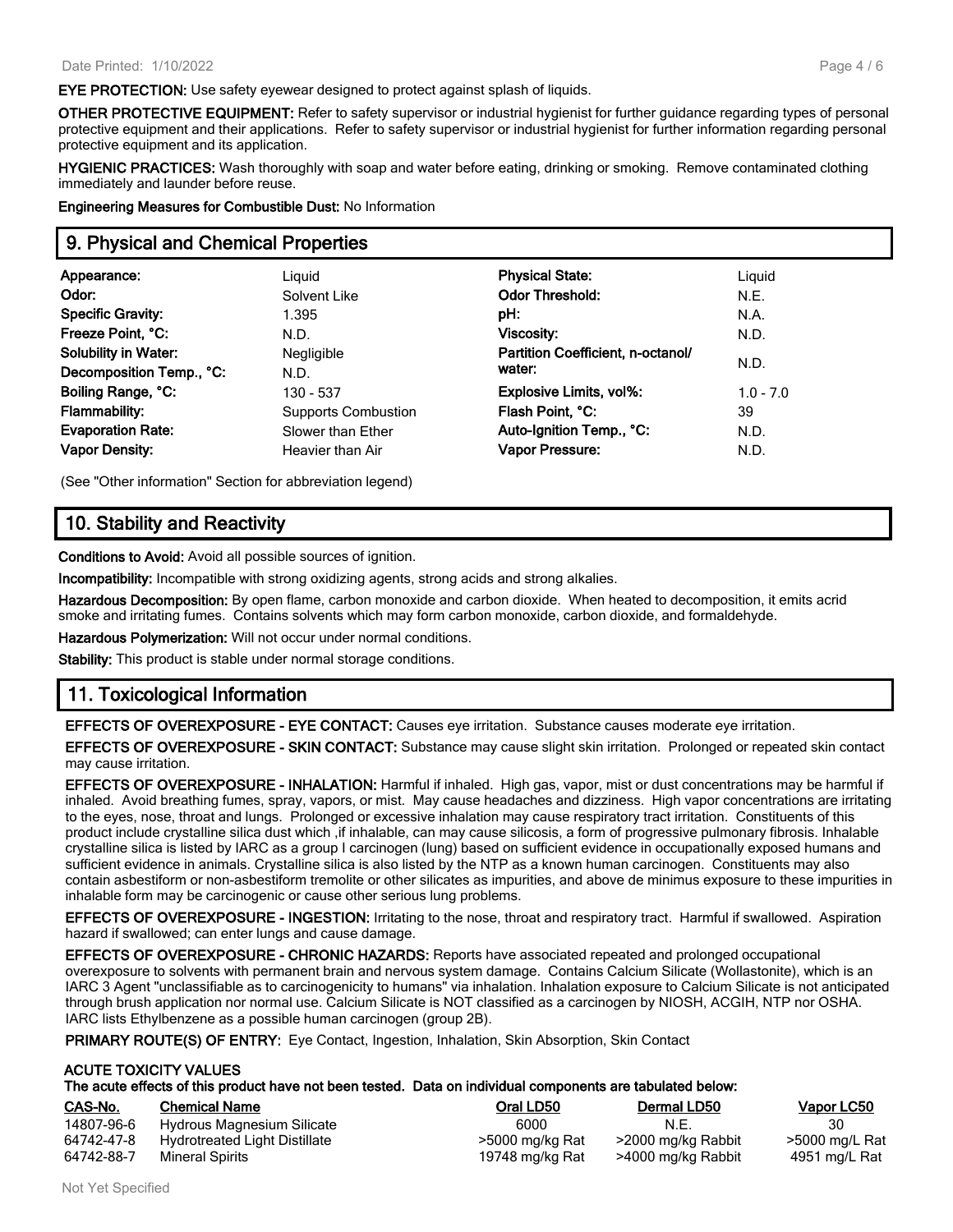7779-90-0 Zinc Phosphate  $\geq$  5000 mg/kg Rat N.E. N.E. N.E. 1314-13-2 Zinc Oxide *N.E.*<br>14808-60-7 Crystalline Silica / Quartz **14808-60-7** S500 mg/kg Rat 5500 mg/kg Rat 5500 mg/kg Rat 5500 mg/L 14808-60-7 Crystalline Silica / Quartz 5500 mg/kg Rat 5500 100 mg/L 96-29-7 Methyl Ethyl Ketoxime 1100 mg/kg Rat 1100 mg/kg Rat 1100 mg/kg Rat 1100 mg/kg Rat 1100 mg/kg Rat 1100 mg/kg Rat 1100 mg/kg Rat 1100 mg/kg Rat 1100 mg/kg Rat 1100 mg/kg Rat 1100 mg/kg Rat 1100 mg/kg Rat 1100 mg/kg R 100-41-4 Ethylbenzene 1988 Ethylbenzene 15400 mg/kg Rat 15400 mg/kg Rabbit 17.4 mg/L Rat 16800 mg/kg Rat 15400 mg/kg N.E. 14808-60-7 Quartz 6000 mg/kg N.E. N.E.

N.E. - Not Established

# **12. Ecological Information**

**ECOLOGICAL INFORMATION:** Product is a mixture of listed components. Product is a mixture of listed components.

### **13. Disposal Information**

**DISPOSAL INFORMATION:** Dispose of material in accordance to local, state, and federal regulations and ordinances. Do not incinerate closed containers.

# **14. Transport Information**

|                              | Domestic (USDOT) | <b>International (IMDG)</b> | Air (IATA) | <b>TDG (Canada)</b> |
|------------------------------|------------------|-----------------------------|------------|---------------------|
| <b>UN Number:</b>            | N.A.             | 1263                        | 1263       | N.A.                |
|                              |                  |                             |            |                     |
| <b>Proper Shipping Name:</b> | Not Regulated    | Paint                       | Paint      | Not Regulated       |
|                              |                  |                             |            |                     |
| <b>Hazard Class:</b>         | N.A.             | 3                           | 3          | N.A.                |
| <b>Packing Group:</b>        | N.A.             | $\mathbf{III}$              | III        | N.A.                |
| <b>Limited Quantity:</b>     | No               | Yes                         | Yes        | No                  |

# **15. Regulatory Information**

# **U.S. Federal Regulations:**

#### **CERCLA - SARA Hazard Category**

This product has been reviewed according to the EPA 'Hazard Categories' promulgated under Sections 311 and 312 of the Superfund Amendment and Reauthorization Act of 1986 (SARA Title III) and is considered, under applicable definitions, to meet the following categories:

Flammable (gases, aerosols, liquids, or solids), Carcinogenicity, Respiratory or Skin Sensitization, Specific target organ toxicity (single or repeated exposure)

#### **SARA Section 313**

This product contains the following substances subject to the reporting requirements of Section 313 of Title III of the Superfund Amendment and Reauthorization Act of 1986 and 40 CFR part 372:

| <b>Chemical Name</b> | CAS-No.        |
|----------------------|----------------|
| Zinc Phosphate       | 7779-90-0      |
| Zinc Oxide           | 1314-13-2      |
| Ethylbenzene         | $100 - 41 - 4$ |
| Aluminum Oxide       | 1344-28-1      |

#### **Toxic Substances Control Act**

This product contains the following chemical substances subject to the reporting requirements of TSCA 12(b) if exported from the United States:

No TSCA 12(b) components exist in this product.

# **U.S. State Regulations:**